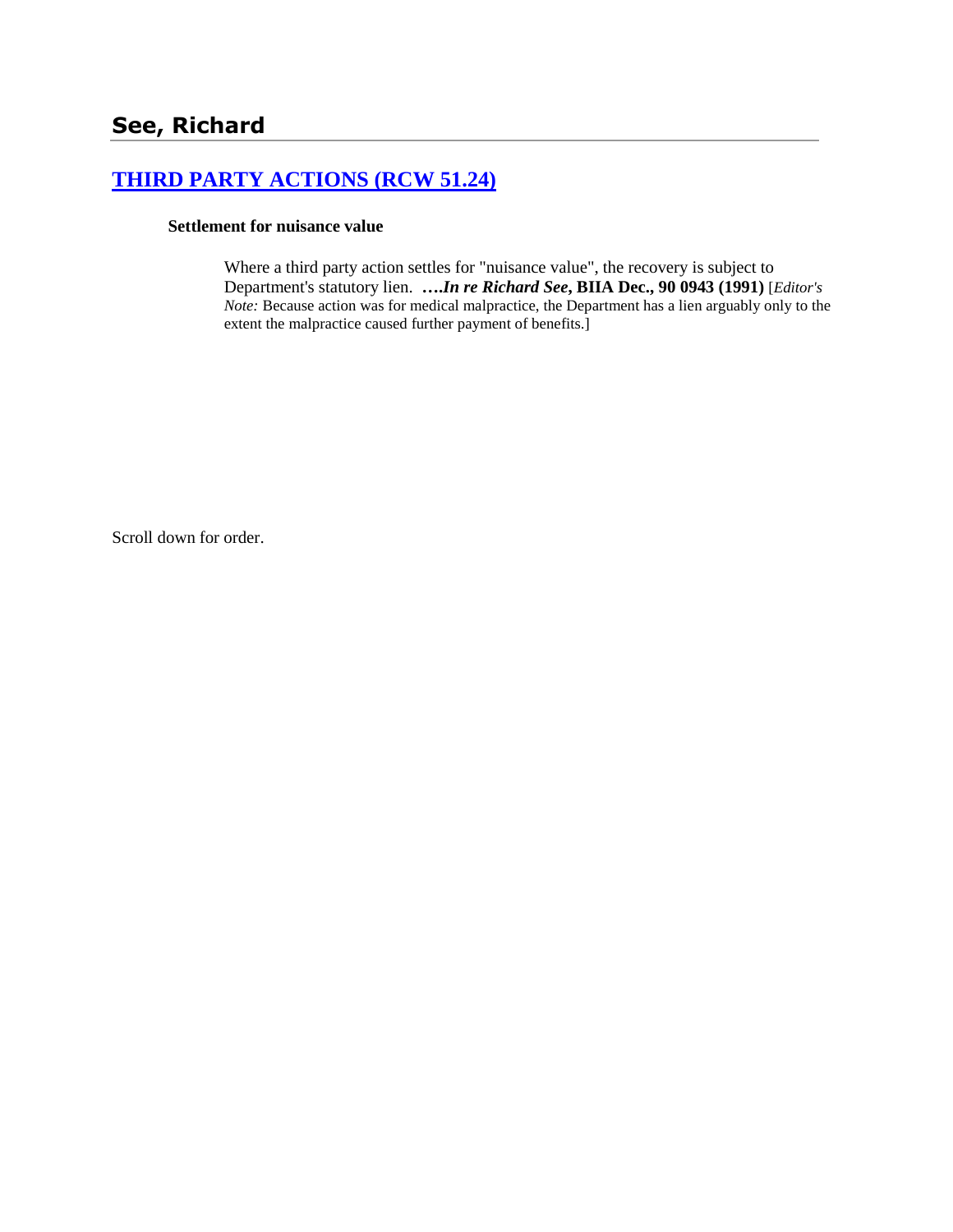## **BEFORE THE BOARD OF INDUSTRIAL INSURANCE APPEALS STATE OF WASHINGTON**

**IN RE: RICHARD R. SEE ) DOCKET NO. 90 0943 ) CLAIM NO. J-181306 ) DECISION AND ORDER** APPEARANCES: Claimant, Richard R. See, by Longfelder, Tinker, Kidman & Flora, P.S., per Lawrence L. Longfelder Employer, Evergreen Thinning & Reforestation, by None Department of Labor and Industries, by The Office of the Attorney General, per Jacquelyn R. Findley, Assistant and Gary W. McGuire, Paralegal This is an appeal filed by the claimant with the Department on November 27, 1989 and forwarded to this Board on February 21, 1990 from an order of the Department of Labor and Industries dated November 2, 1989 which provided: Pursuant to the order of the Board of Industrial Insurance Appeals of June 22, 1989, the order of October 14, 1988, is reversed and further consideration has been given to the facts. WHEREAS, claimant has recovered \$25,000, and RCW 51.24.060 requires distribution of the settlement proceeds as follows: 1) net share to attorney for fees and costs (\$8,370.14); 2) net share to claimant (\$8,333.33); and, 3) net share to Department (\$8,296.53). WHEREAS, the Department of Labor and Industries declares a statutory lien against the claimant's third party recovery for the sum of \$27,655.20; NOW THEREFORE, demand is hereby made upon the claimant to reimburse the Department in the amount of \$8,296.53. The Department order is **AFFIRMED**. **DECISION** Pursuant to RCW 51.52.104 and RCW 51.52.106, this matter is before the Board for review and decision on a timely Petition for Review filed by the Department of Labor and Industries to a Proposed Decision and Order issued on April 2, 1991 in which the order of the Department dated November 2, 1989 was reversed and the matter remanded to the Department with direction to reassess computation of the statutory lien amount with respect to the deficiency recovery obtained and

46 47

1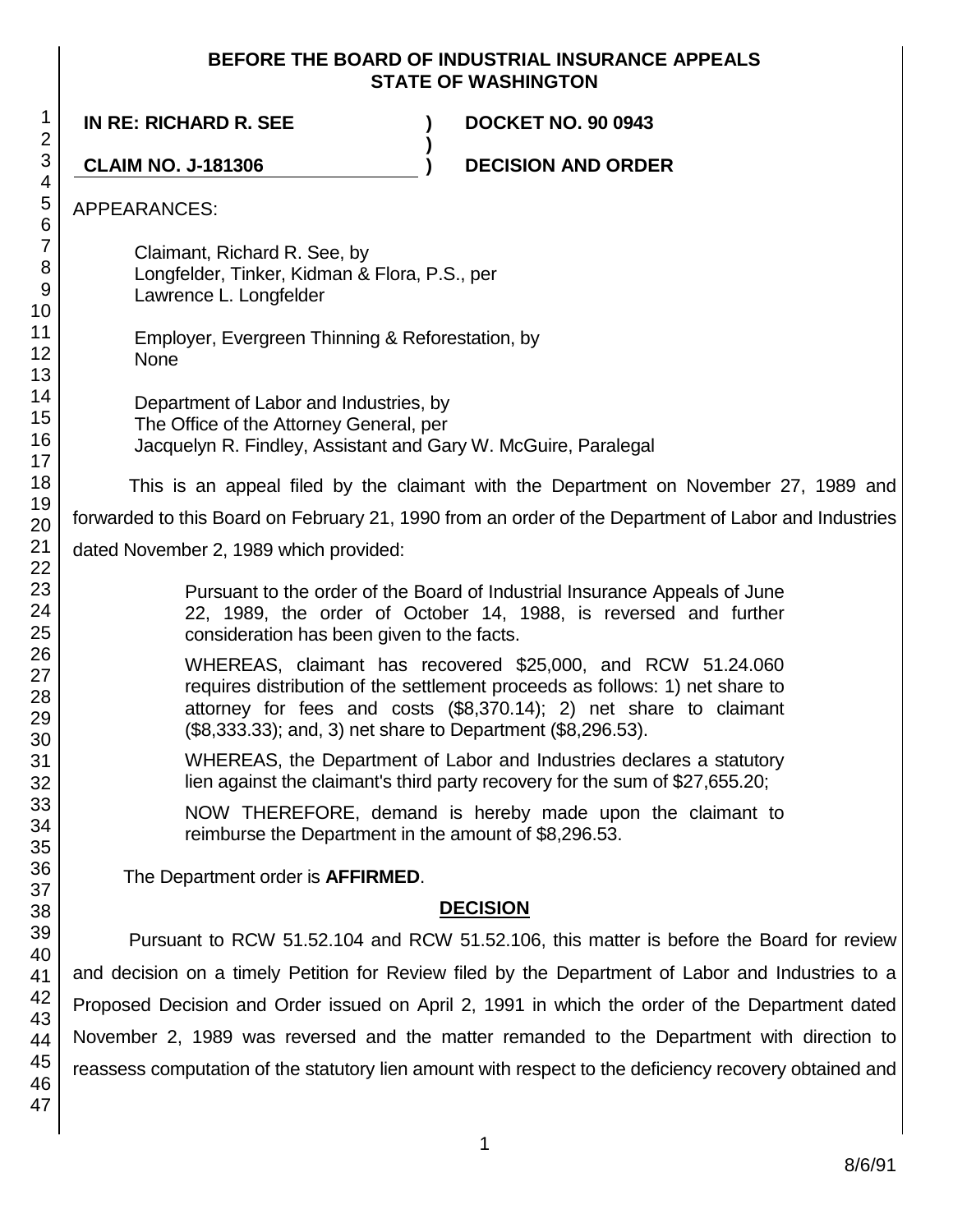to further reassess the potential compromise of that lien with due consideration of recent appellate court decisions, and to take further action as indicated by the law and facts.

The sole issue presented by this appeal is whether the Department of Labor and Industries is entitled to maintain a lien pursuant to RCW 51.24 against a recovery in a third party action brought by a claimant when, as here, the settlement was for "nuisance value" only and the claimant was unable to sustain his burden of proof in his medical negligence allegation. The Proposed Decision and Order went considerably beyond this sole issue framed by the parties on which the stipulated statement of facts was based.

Our State has long recognized the exclusivity of the industrial insurance act with respect to injuries occurring in the work place. All civil actions and civil causes of actions for such personal injuries have been abolished, except as provided in Title 51. RCW51.04.010; RCW 51.32.010. The right to sue third parties is a purely statutory right and it is within the power of the legislature to limit that right. RCW 51.24.030 authorizes injured workers to seek damages for injuries which were negligently caused by third parties not in the same employ. Any such recovery by the worker is subject to the distribution requirements of RCW 51.24.060. Bankhead v. Aztec Construction, 48 Wn.App. 102, 105, 737 P.2d 1291, (1987). Since Mr. See was dependent upon RCW 51.24.030 to even maintain the third-party action, he is also subject to the requirements of RCW 51.24.060, which requires that "any recovery shall" be distributed.

The statute does not make exception for a third-party suit which settles for so-called "nuisance value." Had Mr. See not been permitted by RCW 51.24.030 to file the lawsuit, even the "nuisance value" would not have been recovered. "Nuisance value" comes within the "any recovery" language of RCW 51.24.060. It is therefore subject to the Department's statutory lien, and we so hold.

After a careful review of the entire record before us, we are convinced that the order of the Department dated November 2, 1989 is supported by the stipulated statement of facts and is correct as a matter of law. There being no contested issues of fact, no formal Findings of Fact need be entered. RCW 51.52.106.